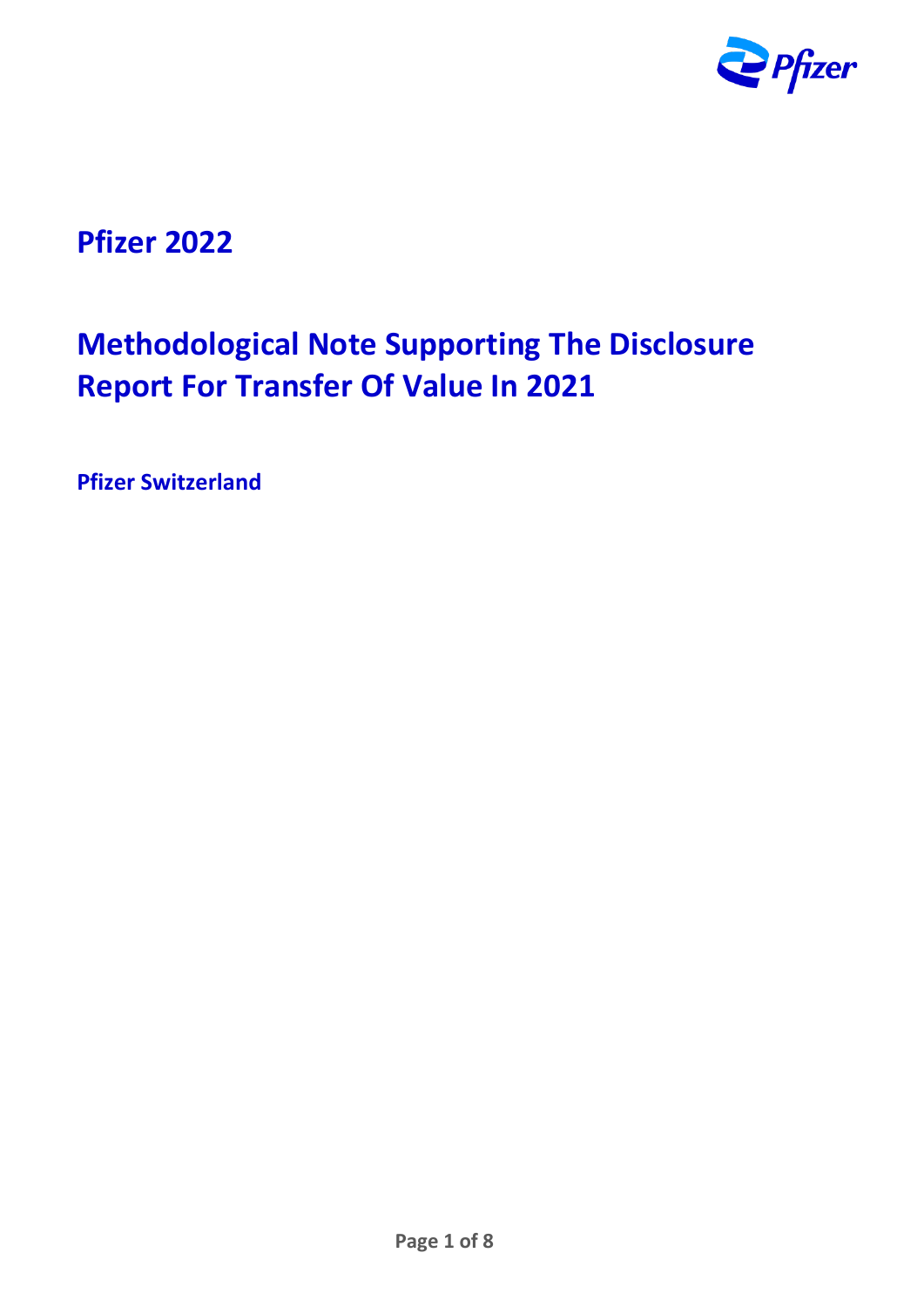

| 1. INTRODUCTION - PFIZER'S COMMITMENT TO TRANSPARENCY REPORTING 3 |  |
|-------------------------------------------------------------------|--|
|                                                                   |  |
|                                                                   |  |
|                                                                   |  |
|                                                                   |  |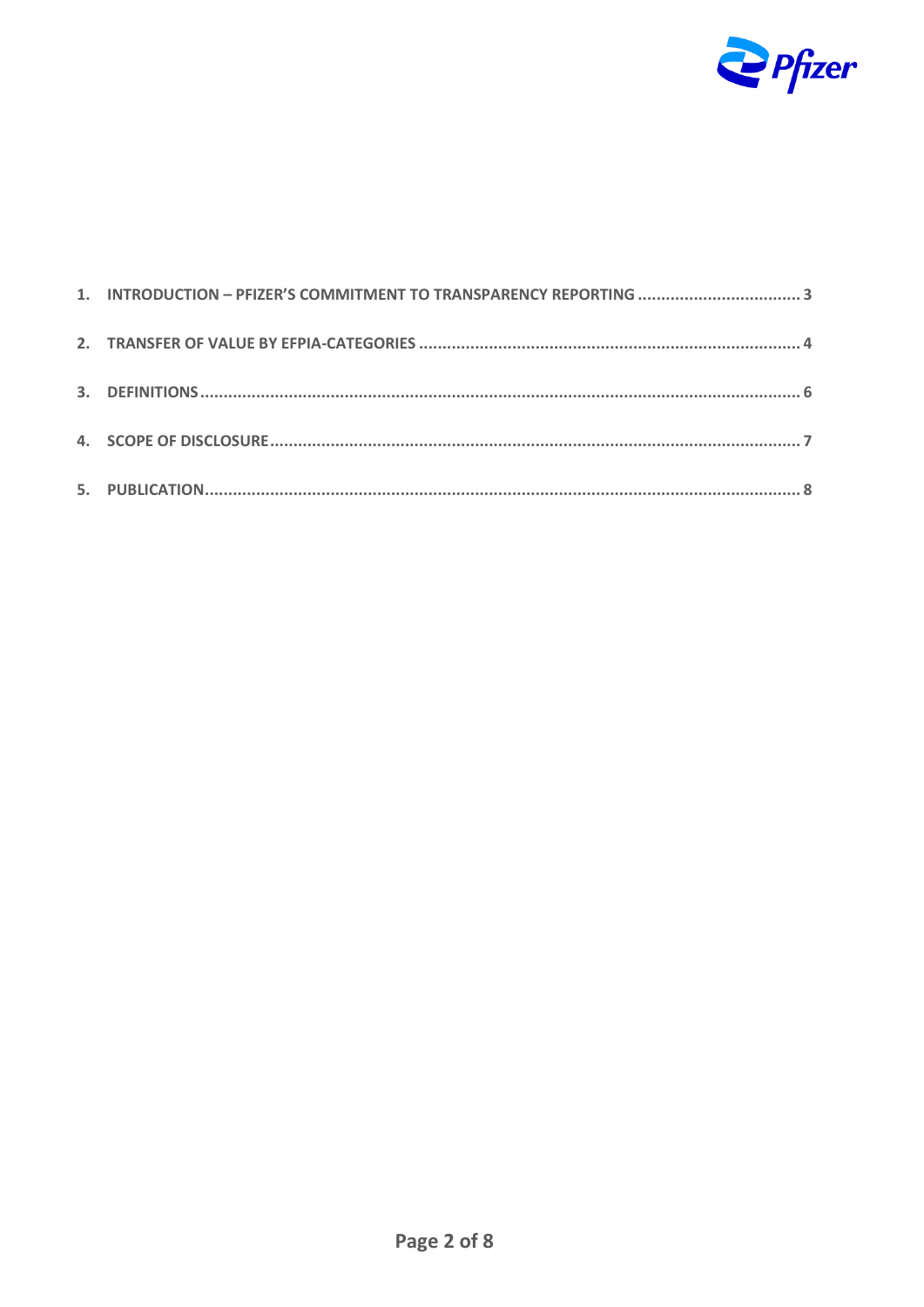

#### <span id="page-2-0"></span>**1. Introduction – Pfizer's Commitment to Transparency Reporting**

We regularly work with healthcare professionals (HCPs) and healthcare organisations (HCOs) who advise us on a range of topics such as medicines development, the role of a medicine in a patient treatment pathway; health economics and clinical best practice. These working relationships are essential to gaining the real-world information we need in order to deliver treatment choices that improve the health of patients and to share information that may be relevant to clinical decision making.

We are committed to transparency about how we operate as a business and about the relationships we have with HCPs and HCOs. Sharing information about these relationships in a straightforward and open way will, we hope, help explain the critical value these relationships bring to patient management.

We believe that transparency is essential to building and maintaining confidence in us and in our medicines and strongly support the work being done by The European Federation of Pharmaceutical Industries and Associations (EFPIA) to improve transparency across the pharmaceutical industry.

On 24 June 2013, the European Federation of Pharmaceutical Industries and Associations (EFPIA) adopted the new EFPIA Disclosure Code. On that basis, scienceindustries as the member association of EFPIA in Switzerland drew up the Pharma Cooperation Code (PCC).

The EFPIA Disclosure Code and PCC provide a common basis for reporting across Europe in relation to transfers of value (TOVs). For more information on these Codes please visit:

[http://transparency.efpia.eu](http://transparency.efpia.eu/) or <http://www.scienceindustries.ch/pharmakodizes>

This methodological note presents how the transfers of value are categorized and in what format they are disclosed.

Please be informed that according to the decision made by the Pharma-Code Commission in April 2018, Pfizer Switzerland decided not to disclose any transfer of values to international organizations based in Switzerland with focus on non-profit services in the health sector (for example; WHO, UNHCR, IFRC, GABI etc.). These are specialized institutions for which disclosure of transfer of values under the PCC disclosure code does not seem reasonable in view of the sense and purpose of the Transparency Initiative. The respective organizations disclose potential cooperation directly.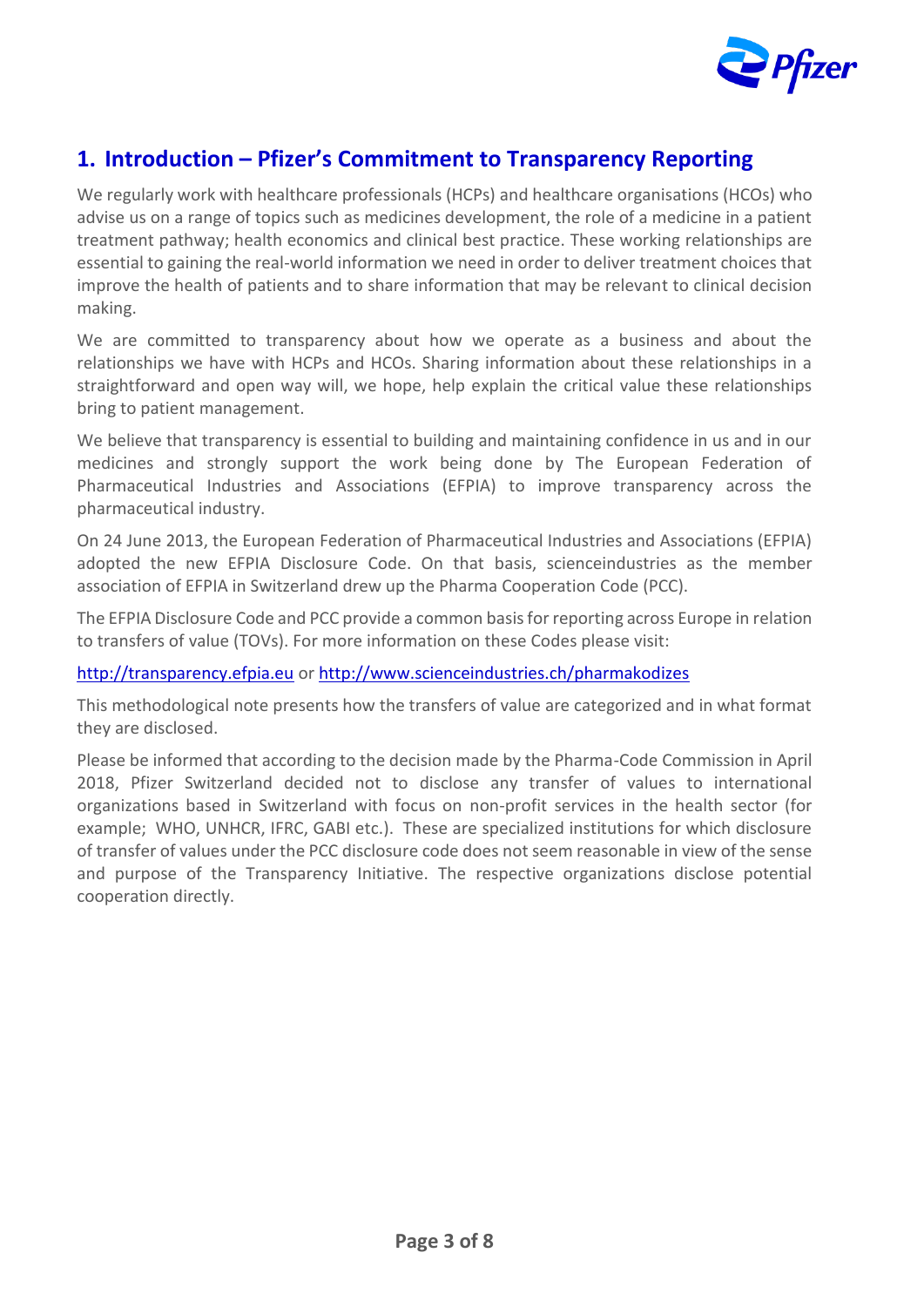

### <span id="page-3-0"></span>**2. Transfer of Value by EFPIA-categories**

The following table defines what transfer of value are reported in which EFPIA category and subcategory.

| <b>EFPIA category</b>                  | <b>EFPIA</b>                             | <b>Example Activities</b>                                                                                                                                                                                                                                                                                                                                                                                                                                                                                                                                                                                                                                                                                                                                                                                                                                                                                                                                                                                                                               |
|----------------------------------------|------------------------------------------|---------------------------------------------------------------------------------------------------------------------------------------------------------------------------------------------------------------------------------------------------------------------------------------------------------------------------------------------------------------------------------------------------------------------------------------------------------------------------------------------------------------------------------------------------------------------------------------------------------------------------------------------------------------------------------------------------------------------------------------------------------------------------------------------------------------------------------------------------------------------------------------------------------------------------------------------------------------------------------------------------------------------------------------------------------|
|                                        | subcategory                              |                                                                                                                                                                                                                                                                                                                                                                                                                                                                                                                                                                                                                                                                                                                                                                                                                                                                                                                                                                                                                                                         |
| Donations and<br>Grants (HCOs<br>only) | n/a                                      | Charitable contributions<br><b>Business Donations</b><br>$\bullet$<br>Educational grants (e.g. fellowships, courses provided by an HCO<br>$\bullet$<br>where Pfizer does not select the individual HCPs participating)<br>Sponsoring of speakers/faculty which by nature of purpose and<br>funding are classified under educational grants                                                                                                                                                                                                                                                                                                                                                                                                                                                                                                                                                                                                                                                                                                              |
| Contribution to<br>Cost of Events      | Sponsorship<br>agreements<br>(HCOs only) | Placement of a brand logo in a conference program or invitation<br>communication in exchange for supporting the program<br>Funding an event in return for a display booth<br>۰<br>Funding an event in exchange for advertising space<br>$\bullet$<br>Other advertisement space (in paper, electronic or other format)<br>$\bullet$<br>Satellite symposia at a congress<br>$\bullet$<br>If part of a package: Name badges, drinks, meals etc.<br>$\bullet$<br>provided by the organisers (included in the sponsorship<br>agreement)<br>Any other activity qualified as "Corporate Sponsorship" according<br>to Pfizer's Anti-Corruption Policies<br>Sponsoring of speaker/faculty and sponsoring courses provided by<br>an HCO which are qualified as "Corporate Sponsorship" according<br>Pfizer's Anti-Corruption Policies<br>For contributions provided to Events through Professional<br>Conference Organisers (PCOs): TOVs through PCOs are reported as<br>follows:<br>- either in the name of benefitting HCO<br>- or in the name of Recipient PCO |
|                                        | <b>Registration fees</b>                 | Registration fees paid for the HCP/HCO to attend events<br>$\bullet$                                                                                                                                                                                                                                                                                                                                                                                                                                                                                                                                                                                                                                                                                                                                                                                                                                                                                                                                                                                    |
|                                        | Travel &<br>Accommodation                | Travel (e.g. flight, train, taxi, car hires, tolls, mileage<br>reimbursement, parking, shared ground transportation)<br>Accommodation<br>$\bullet$<br><b>Travel Visa</b>                                                                                                                                                                                                                                                                                                                                                                                                                                                                                                                                                                                                                                                                                                                                                                                                                                                                                |
| Fee for services<br>and consultancy    | Fees                                     | Speaker engagements<br>$\bullet$<br>Advisory Boards*<br>$\bullet$<br>Study-related engagements<br>$\bullet$<br>Preceptorships<br>$\bullet$<br>Post-marketing surveillance studies<br>$\bullet$<br>Non-Interventional Studies that are Retrospective in nature<br>$\bullet$<br><b>Medical writing</b><br>$\bullet$                                                                                                                                                                                                                                                                                                                                                                                                                                                                                                                                                                                                                                                                                                                                       |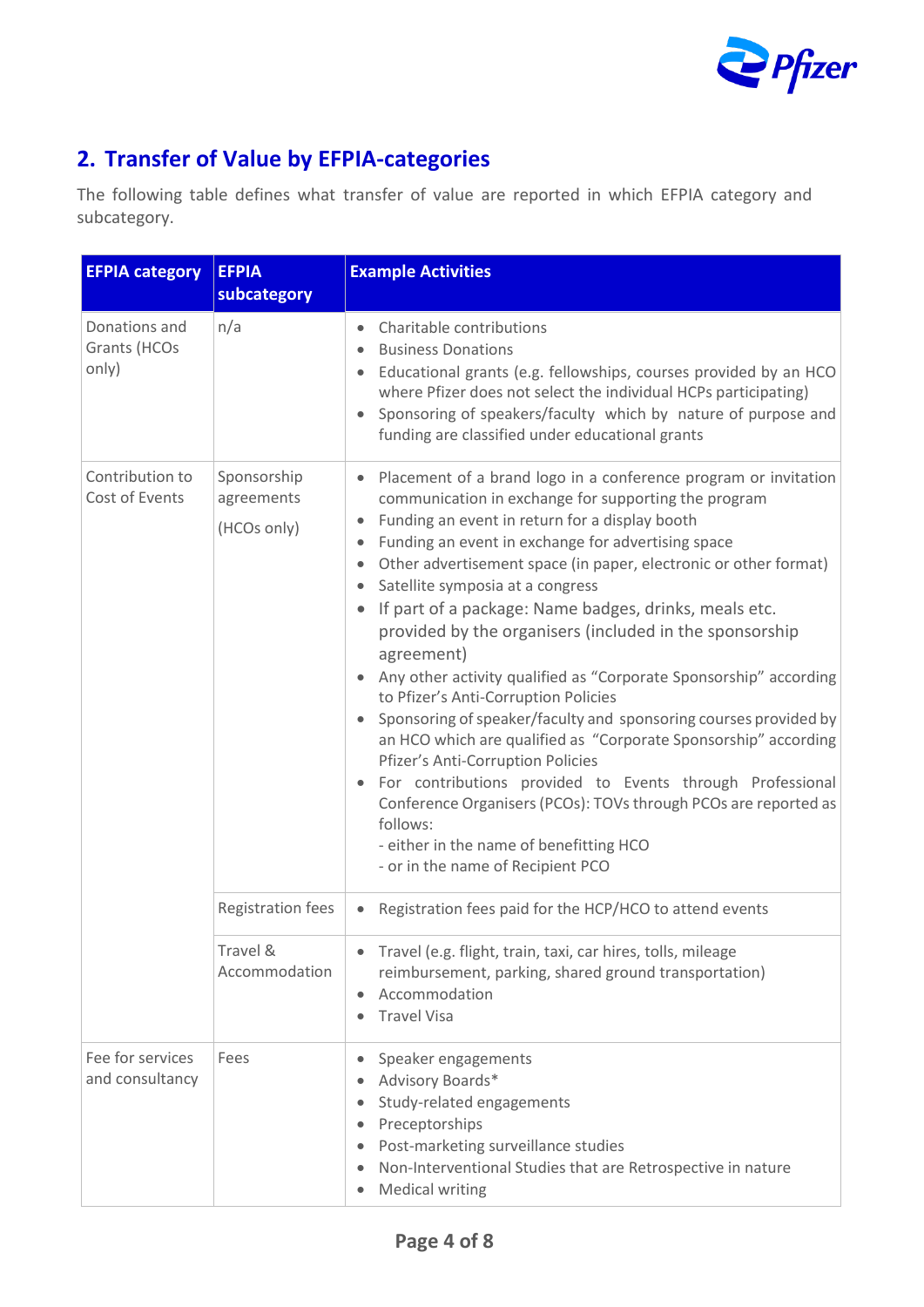

|                                                      |                  | Data analysis<br>$\bullet$<br>Development of education materials<br>$\bullet$<br>General consulting / advising<br>$\bullet$<br>Speaker training if linked to a speaker engagement<br>$\bullet$<br>Any other activity which qualifies as General Consultancy<br>$\bullet$<br>according to Pfizer's Anti-Corruption Policies                            |
|------------------------------------------------------|------------------|-------------------------------------------------------------------------------------------------------------------------------------------------------------------------------------------------------------------------------------------------------------------------------------------------------------------------------------------------------|
|                                                      | Related expenses | Travel (e.g. flight, train, taxi, car hires, tolls, mileage<br>$\bullet$<br>reimbursement, parking)<br>Accommodation<br>$\bullet$<br><b>Travel Visa</b><br>$\bullet$                                                                                                                                                                                  |
| Research and<br>Development<br>Transfers of<br>Value | n/a              | <b>Clinical Trials</b><br>$\bullet$<br>Data Monitoring Committees related to studies<br>$\bullet$<br>Non Interventional Studies that are Prospective in nature<br>$\bullet$<br>Investigators Initiated Research (IIR)<br>$\bullet$<br>Investigator Sponsored Research (ISR)<br>$\bullet$<br><b>Clinical &amp; Research Collaboration</b><br>$\bullet$ |

\* excluding Data Monitoring Committees related to studies which are disclosed in aggregate under R&D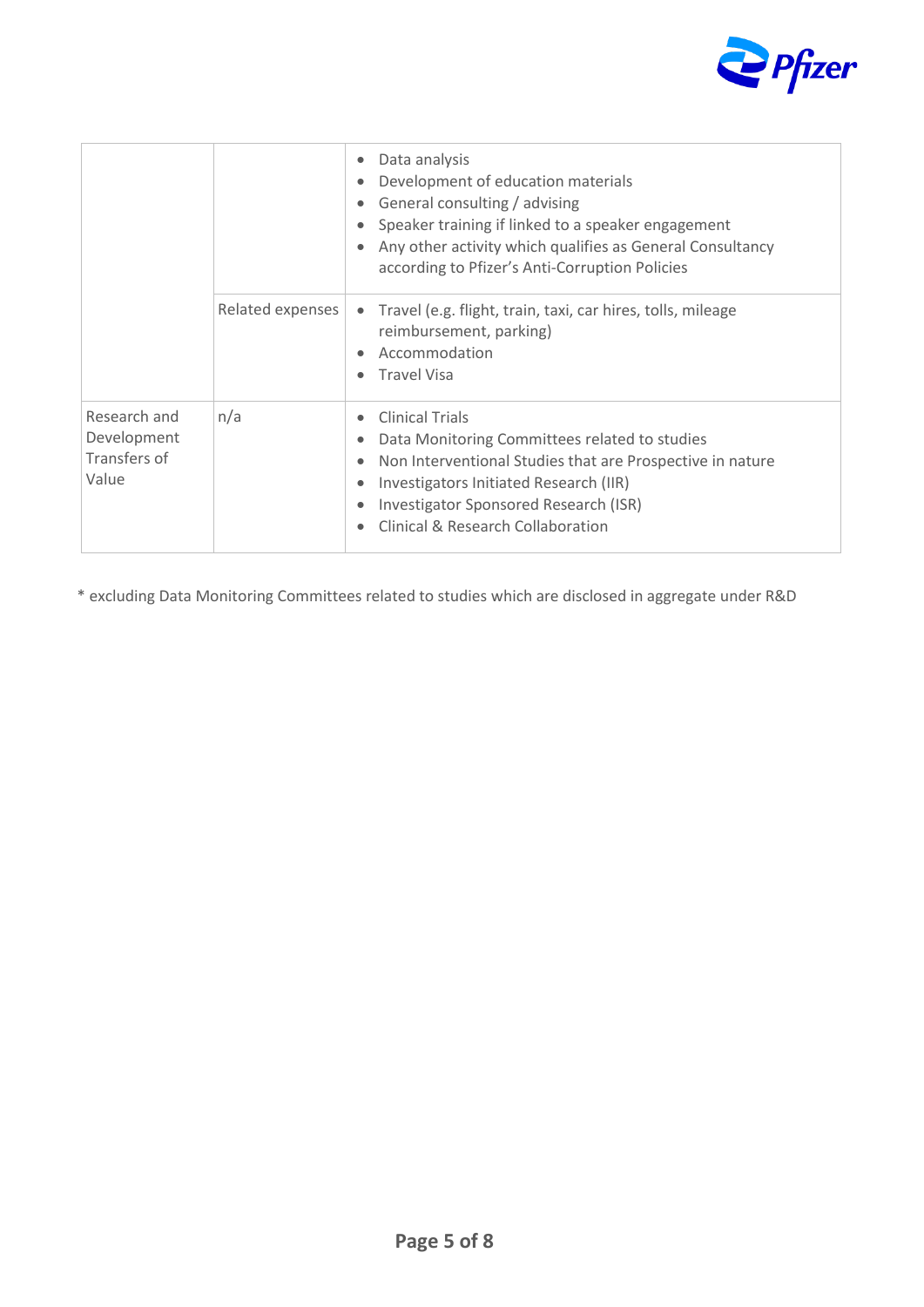

#### <span id="page-5-0"></span>**3. Definitions**

**HCP** *(Healthcare professionals)*: Physicians, dentists and pharmacists who are working in particular in a practice or hospital, together with pharmacists active in retail businesses, and persons who are authorised by the Swiss law on therapeutic products, to prescribe, deliver and/or administer prescription-only medicinal products for humans. This definition also includes official representatives and persons with a public-law employment contract or mandate if they perform or are authorised to perfom such activities.

**HCO** *(Healthare organsations)*: Legal entities under private and public law as well as companies, sole proprietorships or other entities that are not specifically regulated in legal terms who employ healthcare professionals. These in particular include institutions, organisations, associations or other groups of healthcare professionals who provide healthcare services or consultancy or other groups of healthcare (e.g. hospitals, clinics, foundations, universities or other educational establishments, scientific societies or professional associations, community practices or networks, but not patient organisations).

#### **Covered Recipient:** Any reportable HCP or HCO

**PO/PAG:** Non-for-profit organisations (including the organizations to which they are affiliated) baser or active in Switzerland, which consist primarily of patients or their carers and which represent or support the needs of patients or their carers. This definition also includes persons who represent and/or formulate the collective concerns and interests of a patient organization about a specific topic or a specific pathology.

**TOV** *(Transfer of Value)*: in cash, as non-cash contributions, donations, grants or payments made either directly or indirectly in some other form for consultancy tasks or services, research and development, event support, advertising, sales or other purposes, always in connection with medicinal products available on prescription-only. Direct TOVs are those which a pharmaceutical company provides directly to a particular recipient. Indirect TOVs are those which a third party provides for a recipient in the name or on behalf of a pharmaceutical company, whereby the identity of the pharmaceutical company known or recognisable to the recipient.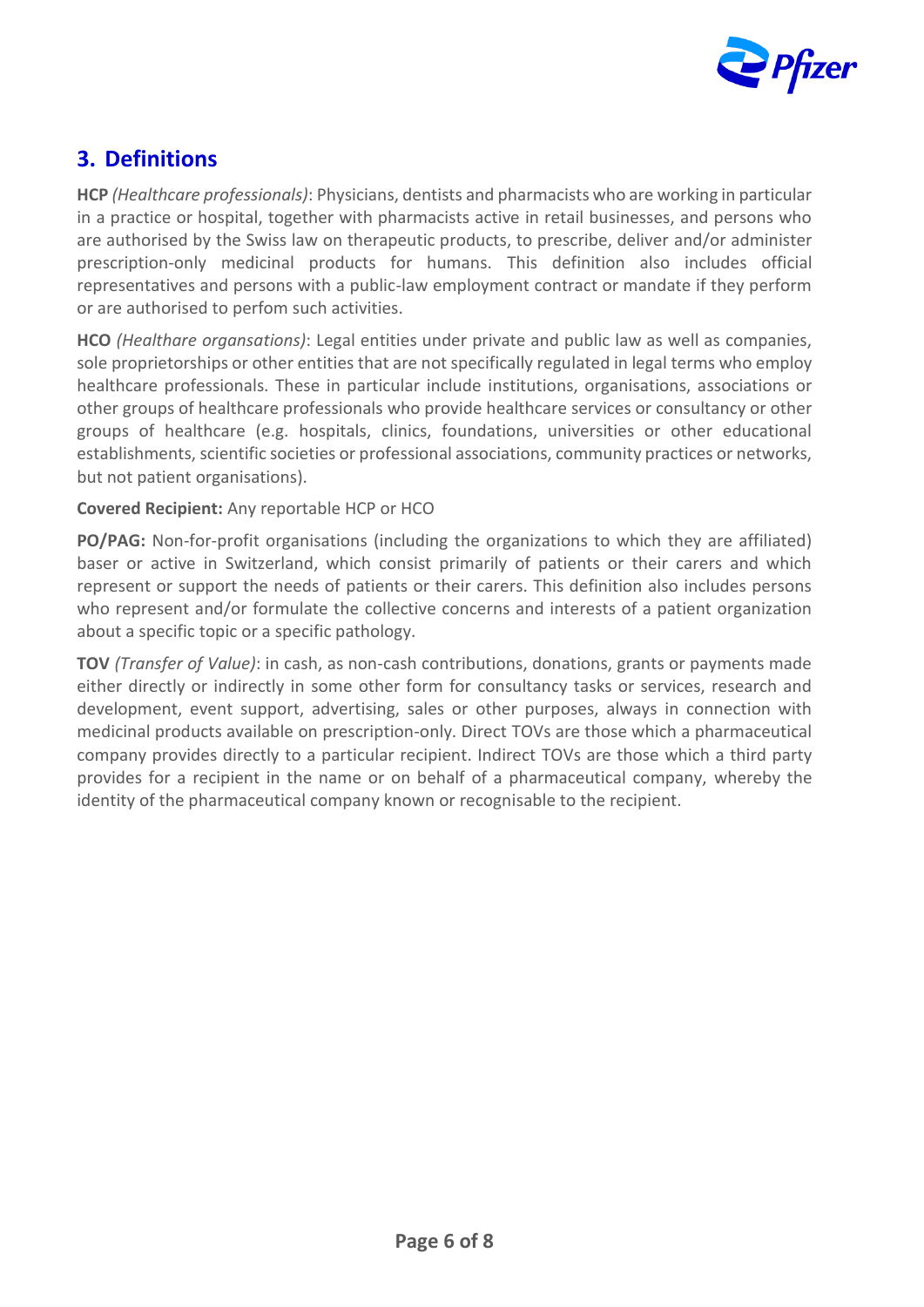

#### <span id="page-6-0"></span>**4. Scope of Disclosure**

This report includes transfer of value processed by Pfizer Switzerland legal entities during the reporting period for 2021. The report may also include transfer of value initiated by Pfizer Upjohn during the same period.

**Timing of TOV:** The disclosure report includes transactions which have a reportable date within the reporting period being disclosed.

**Reportable date:** the dates to be considered for disclosure reports are as follows:

**In Cash TOVs** - the clearing date is the reportable date

**In Kind TOVs** - meeting or event end date is the reportable date

**TOV in case of No-shows or cancellation:**

- Cancellation Fees are not reported
- No-shows are not reported if Pfizer cannot confirm the in-kind benefit was received

**Multi-year contracts:** Where contracts are valid for more than one year, each individual TOV is captured and disclosed in the reportable disclosure period.

**Consent to publish and GDPR legal basis for disclosure of TOV's:** Pfizer Switzerland discloses the TOV based on the consent of the HCPs/HCOs to the disclosure of the TOVs made to them. If the recipients consent to disclosure, the sum of all TOV to that HCP or HCO during the reporting period is disclosed under their name.

The Pfizer EEA/Switzerland HCP Privacy Notice is available under the following link: [https://privacycenter.pfizer.com/en/hcp-sw.](https://privacycenter.pfizer.com/en/hcp-sw) We make our best effort to advocate for transparency and explain its societal benefits.

If the covered recipient has not provided consent (i.e., no consent, has been revoked or the individual has not objected to Pfizer's legitimate interest), the TOV are disclosed in the aggregate section of the report. This means that the transfer of value is not disclosed under their name, but as part of the sum of all the TOV.

**Cross Border Reporting -TOV from Pfizer legal entities in other countries:** The disclosure report includes TOV to HCPs and HCOs who practice in Switzerland. This includes all TOV (direct and indirect) made by any Pfizer affiliates in the European countries included in the EFPIA disclosure code. For non EFPIA countries, Pfizer will do their best effort to collect and disclose direct TOV made by Pfizer affiliates.

**Currency:** TOV are reported in local currency (CHF) on the disclosure report. TOVs made in a nonlocal currency were converted to local currency (CHF) prior to publication. The Pfizer standard exchange rates for the TOV day of payment are applied.

**Disclosure language:** Disclosure reports will be published using the language as defined by the local trade association code/law.

**PO/PAG inclusion in disclosure reports:** POs/PAGs will only be included in the disclosure report if they are in scope for reporting as defined in the country code/law.

**Value Added Tax (VAT):** Treatment of VAT depends on the TOV.

- Where possible in kind related TOV's will be reported including tax.
- Where possible direct payment TOV's will be reported including tax.